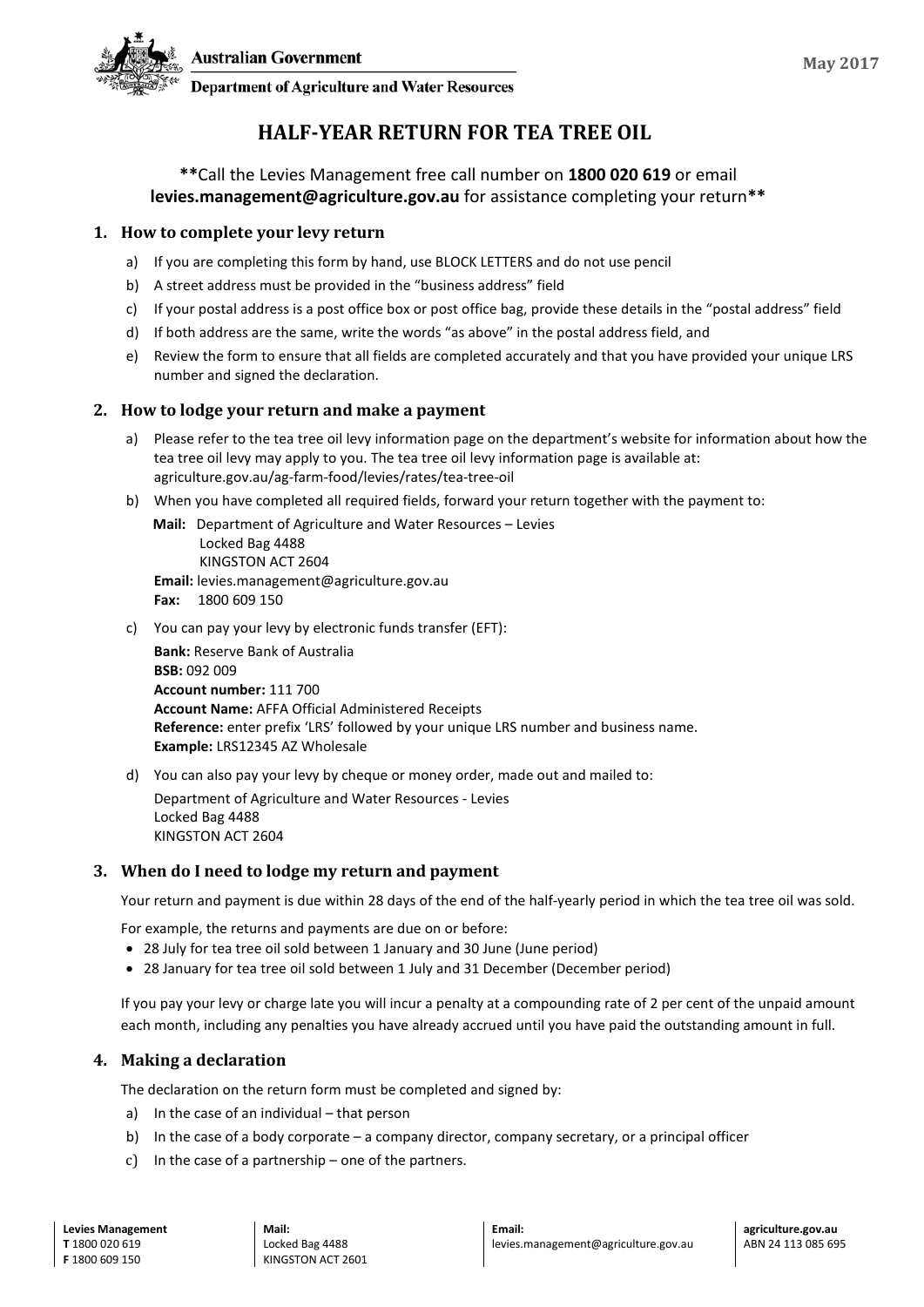

HALF-YEAR RETURN FOR TEA TREE OIL

# **ALL FIELDS ARE MANDATORY**

| <b>Personal Information</b>                                                                                          |                             |                                                                                                                                                                                                                     |                                      |                                             |  |
|----------------------------------------------------------------------------------------------------------------------|-----------------------------|---------------------------------------------------------------------------------------------------------------------------------------------------------------------------------------------------------------------|--------------------------------------|---------------------------------------------|--|
| Full business/trading name                                                                                           |                             |                                                                                                                                                                                                                     |                                      | <b>LRS</b> account number                   |  |
| <b>Business address</b><br>(not a post office box or bag)                                                            |                             | Postcode                                                                                                                                                                                                            | Half-year ended<br><b>30 June 20</b> |                                             |  |
| Postal address<br>(if different to above)                                                                            |                             | Postcode                                                                                                                                                                                                            | or<br>31 December 20                 |                                             |  |
| Business identifying number<br>(ACN, ABN etc. if applicable)                                                         |                             |                                                                                                                                                                                                                     |                                      | (please choose one<br>of the above options) |  |
| <b>Contact details</b>                                                                                               | Full name<br>(Please print) | Mr/Mrs/Dr/Ms/Miss                                                                                                                                                                                                   |                                      |                                             |  |
| Phone number                                                                                                         |                             | $\mathcal{L}$                                                                                                                                                                                                       | Fax number $ $ (                     | J                                           |  |
|                                                                                                                      | Email address               |                                                                                                                                                                                                                     |                                      |                                             |  |
| <b>Method of payment</b><br>Levy/Charge<br>Date<br>Cheque<br>EFT  <br>$\prime$<br>(please tick)<br>deposited<br>paid |                             |                                                                                                                                                                                                                     |                                      | \$                                          |  |
| *Note:                                                                                                               |                             | Payment of levy not received by the due date may attract late payment penalty.<br>The Department of Agriculture and Water Resources - Levies does not issue receipts.                                               |                                      |                                             |  |
| <b>Declaration:</b>                                                                                                  |                             | I declare that to the best of my knowledge the information contained on this return form and any attachments<br>is correct in every essential detail. "Giving false or misleading information is a serious offence" |                                      |                                             |  |
| Full name of declarant (Please print)                                                                                |                             | Mr/Mrs/Dr/Ms/Miss                                                                                                                                                                                                   |                                      |                                             |  |
| Signature and date                                                                                                   |                             |                                                                                                                                                                                                                     |                                      |                                             |  |
| Please estimate how long it took you to complete this return form                                                    |                             | (hours)                                                                                                                                                                                                             |                                      |                                             |  |
|                                                                                                                      |                             |                                                                                                                                                                                                                     | <b>OFFICE USE ONLY</b>               |                                             |  |
| On completion, forward your return together with the payment either by:                                              | Date entered                |                                                                                                                                                                                                                     |                                      |                                             |  |
| Email: levies.management@agriculture.gov.au                                                                          |                             |                                                                                                                                                                                                                     |                                      | Return number                               |  |
| Fax: 1800 609 150                                                                                                    |                             |                                                                                                                                                                                                                     |                                      |                                             |  |
| Mail to:<br>Department of Agriculture and Water Resources - Levies<br>Locked Bag 4488<br>KINGSTON ACT 2604           | Signed                      |                                                                                                                                                                                                                     |                                      |                                             |  |